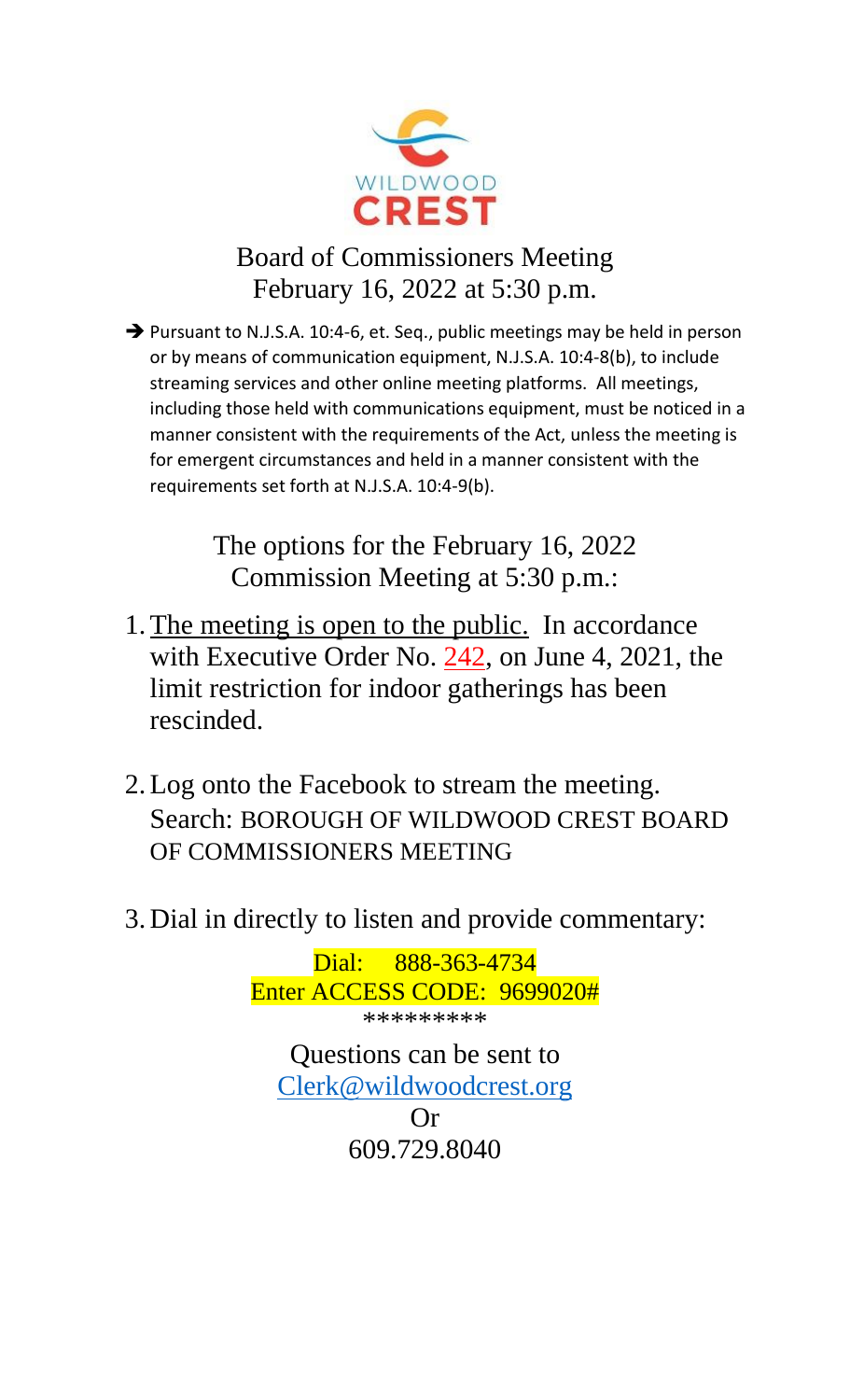#### **BOROUGH OF WILDWOOD CREST COMMISSION MEETING AGENDA**

### **FEBRUARY 16, 2022 / 5:30 AM - CREST PIER**

#### **\*\*THIS IS A PROPOSED AGENDA SUBJECT TO CHANGE WITHOUT NOTICE BY THE BOARD OF COMMISSIONERS\*\***

#### 1. **PLEDGE OF ALLEGIANCE TO THE FLAG**

#### 2. **OPEN MEETING WITH ROLL CALL: SCHIFF FRANCO CABRERA**

3. **THE MAYOR READS THE STATEMENT:** In compliance with the Open Public Meetings Act, Chapter 231, P.L. 1975, the notice requirements have been satisfied as to the time, place and date of holding said meeting by posting notice on the bulletin board in Borough Hall, and by mailing and emailing same to the Herald of Cape May County, and the Press of Atlantic City on October 13, 2021 as well as .the Notice of Change of Meeting Place to same publications on January 12, 2022.

#### 4. **THE MAYOR ANNOUNCES THE ONE-WAY IN AND ONE-WAY OUT METHOD OF INGRESS AND EGRESS IN CASE OF EMERGENCY**

5. **ORDINANCES: Ord. No. 1370 – (ADOPT) Bond Ordinance -Various Improvements Ord. No. 1372 – (ADOPT) Ch. 22 Construction Sites Ord. No. 1373 – (ADOPT) Ch. 32 A -General Fees Ord. No. 1374 – (INTRO) CAP BANK Ord. No. 1375 – (INTRO) Ch. 40 – Licenses; Special Events**

## **Ord. No. 1376 – (INTRO) Ch. 85 Land Use Boards**

#### 6. **RESOLUTIONS:**

| 1   |                                                                                                                                                                        | Authorizing Submission of a Grant Application to the New Jersey Division of Highway Traffic Safety |       |              |              |                             |                |  |  |
|-----|------------------------------------------------------------------------------------------------------------------------------------------------------------------------|----------------------------------------------------------------------------------------------------|-------|--------------|--------------|-----------------------------|----------------|--|--|
|     |                                                                                                                                                                        | Mobilization 2022 Distracted Driving Crackdown Grant                                               |       |              |              |                             |                |  |  |
|     | Motion:                                                                                                                                                                | Second:                                                                                            |       | Vote:        | S            | $\mathbf F$                 | $\mathbf C$    |  |  |
| 2.  |                                                                                                                                                                        | Authorizing Advertisement of a Notice to Bidders for Portable Toilets                              |       |              |              |                             |                |  |  |
|     | Motion:                                                                                                                                                                | Second:                                                                                            |       | Vote:        | S            | F                           | C              |  |  |
| 3.  | Authorizing the Issuance of Not Exceeding \$9,000,000.00 BOND ANTICIPATION NOTES of the<br>Borough of Wildwood Crest, in the County of Cape May, New Jersey            |                                                                                                    |       |              |              |                             |                |  |  |
|     |                                                                                                                                                                        |                                                                                                    |       |              |              |                             |                |  |  |
|     | Motion:                                                                                                                                                                | Second:                                                                                            |       | Vote:        | S            | F                           | C              |  |  |
| 4.  | Authorizing Refund of Property Taxes or Utilities Overpayment in the Amount of \$7,657.65 for<br>Property located at 5600 Ocean Avenue and made payable to Lereta, LLC |                                                                                                    |       |              |              |                             |                |  |  |
|     |                                                                                                                                                                        |                                                                                                    |       | Vote:        | S            | $\mathbf{F}$                |                |  |  |
|     | Motion:                                                                                                                                                                | Second:                                                                                            |       |              |              |                             | C              |  |  |
| 5.  | Authorizing Certification of Compliance with the United States Equal Opportunity Commission's                                                                          |                                                                                                    |       |              |              |                             |                |  |  |
|     | "Enforcement Guidance on the Consideration of Arrest and Conviction Records in Employment<br>Decisions under Title VII of the Civil Rights Act of 1964"                |                                                                                                    |       |              |              |                             |                |  |  |
|     |                                                                                                                                                                        |                                                                                                    |       |              |              |                             |                |  |  |
|     | Motion:                                                                                                                                                                | Second:                                                                                            |       | Vote:        | S            | F                           | C              |  |  |
| 6.  |                                                                                                                                                                        | Authorizing the Borough of Wildwood Crest to Enter into a Cooperative Pricing                      |       |              |              |                             |                |  |  |
|     | Motion:                                                                                                                                                                | Second:                                                                                            |       | Vote:        | S            | F                           | C              |  |  |
| 7.  |                                                                                                                                                                        | Authorizing a Licensing Agreement between the Borough of Wildwood Crest and Dolphin Swim           |       |              |              |                             |                |  |  |
|     | Motion:                                                                                                                                                                | Club for the Use of the Joseph Von Savage<br>Second:                                               |       | Vote:        | S            |                             | $\overline{C}$ |  |  |
| 8.  |                                                                                                                                                                        |                                                                                                    |       |              |              | $\mathbf F$                 |                |  |  |
|     | Authorizing Introduction of Local Budget of the Borough of Wildwood Crest, County of Cape May,<br>New Jersey, for the Fiscal Year 2022                                 |                                                                                                    |       |              |              |                             |                |  |  |
|     | Motion:                                                                                                                                                                | Second:                                                                                            | Vote: | S            | $\mathbf F$  | $\mathcal{C}$               |                |  |  |
| 9.  |                                                                                                                                                                        |                                                                                                    |       |              |              |                             |                |  |  |
|     | Authorizing an Amendment to Resolution No. 22-90 to Reflect Change in Amount for Equipment to<br>JESCO, Inc for Public Works Equipment Contract                        |                                                                                                    |       |              |              |                             |                |  |  |
|     | Motion:                                                                                                                                                                | Second:                                                                                            | Vote: | S            | F            | $\mathcal{C}$               |                |  |  |
| 10. | Establishing a New Bank Account with Crest Savings Bank for General Capital Fund and Authorizing                                                                       |                                                                                                    |       |              |              |                             |                |  |  |
|     | Signatories for the Account                                                                                                                                            |                                                                                                    |       |              |              |                             |                |  |  |
|     | Motion:                                                                                                                                                                | Second:                                                                                            | Vote: | S            | F            | C                           |                |  |  |
| 11. |                                                                                                                                                                        | Authorizing the appointment of Victoria Mason as Deputy Municipal Clerk                            |       |              |              |                             |                |  |  |
|     | Motion:                                                                                                                                                                | Second:                                                                                            | Vote: | <sub>S</sub> | F            | $\mathcal{C}_{\mathcal{C}}$ |                |  |  |
| 12. | Authorizing a Professional Services Agreement of an Architectural Firm for Beach Patrol                                                                                |                                                                                                    |       |              |              |                             |                |  |  |
|     | Headquarters Renovations - Schematic Design at the NTE sum of \$5,250                                                                                                  |                                                                                                    |       |              |              |                             |                |  |  |
|     | Motion:                                                                                                                                                                | Second:                                                                                            | Vote: | ${\bf S}$    | $\mathbf{F}$ | C                           |                |  |  |
| 13. |                                                                                                                                                                        | Authorizing Participation in the ACMJIF Safety Incentive Program                                   |       |              |              |                             |                |  |  |
|     | Motion:                                                                                                                                                                | Second:                                                                                            | Vote: | S            | F            | C                           |                |  |  |
| 14. | Authorizing Amendment to portion of Resolution No. 22-06 which designates Borough                                                                                      |                                                                                                    |       |              |              |                             |                |  |  |
|     | Commissioners as Directors of the Various Borough Department and Assigning the Powers and                                                                              |                                                                                                    |       |              |              |                             |                |  |  |
|     | Duties of Each Department                                                                                                                                              |                                                                                                    |       |              |              |                             |                |  |  |
|     | Motion:                                                                                                                                                                | Second:                                                                                            | Vote: | S            | $\mathbf{F}$ | $\mathcal{C}$               |                |  |  |